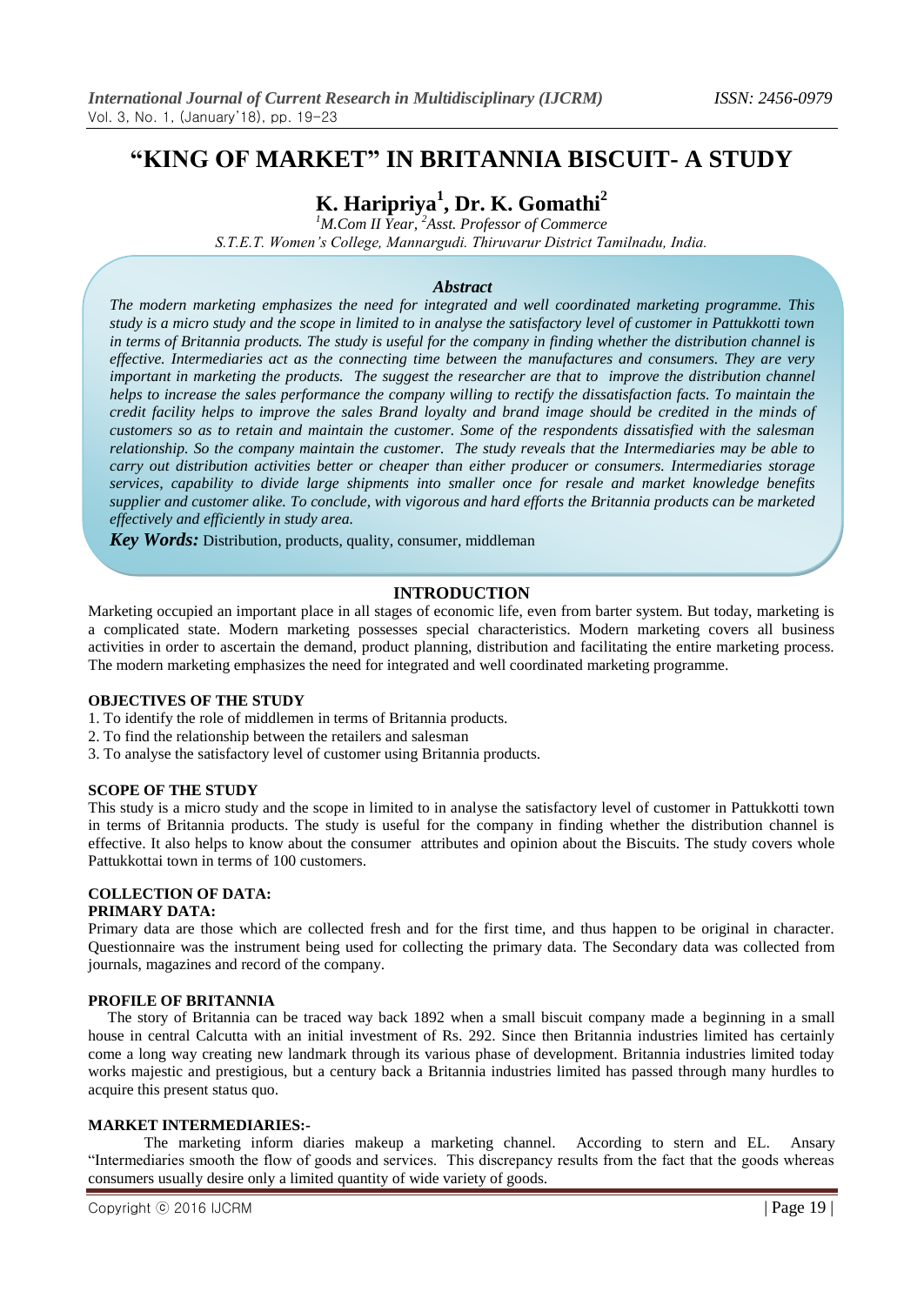Thus market intermediaries became an essential part in the distribution. They the manufacturer by performing variety of functions, such as,

- They distribute the products effectively, efficiently and economically from the supplier to user.
- They help the merchandising by reinforcing awareness about the product the customers.
- They also carryout the functions such as physical distribution and financing function.
- They provide information about potential and current customers, competitors and other forces in the marketing environment.

Intermediaries act as the connecting time between the manufactures and consumers. They are very important in marketing the products. Through them products flow into the market. The gap between the producer and consumer is reduced by the intermediaries. They specialize in carrying out the transfer or title between the producers and buyers.

#### **ROLE OF INTERMEDIARIES**

Intermediaries are very important in the modern ever-widening market, by making distribution easy and smooth. They create Time, Place and Possession utility. Intermediaries concentrate their effort on marketing and distribution of goods. Here manufacture can concentrate their attention on production.

The most efficient process of distribution can be performed by intermediaries. In modern marketing, the intermediaries role is important one.tables.

| Age                  | No. of Respondents | Percentage |
|----------------------|--------------------|------------|
| Below 20 years       |                    |            |
| 20 years to 30 years | 4                  | 28         |
| 30 years to 40 years | ገባ                 |            |
| 40 years to 50 years |                    |            |
| Above 50 years       |                    |            |
| Total                |                    |            |

Source: Primary data

#### **INFERENCE:**

 From the above table shows that 30% of the respondents in the age group of less than 20yrs all using Britannia and 10 % of the respondents in the age group above 50yrs are using Britannia.



#### **CHART-1 AGE WISE CLASSIFICATION**

Quality is in important one for all products. Hence to know the quality of Britannia products, the data were collected.

| S.No | Quality                                  | Number of Respondents | percentage |
|------|------------------------------------------|-----------------------|------------|
|      | Good                                     |                       | 48         |
|      | <b>Best</b>                              |                       | 28         |
|      | Satisfied                                |                       | 20         |
|      | Dissatisfied                             |                       | 04         |
|      | Total                                    | . J U                 | 100        |
|      | and a second model and a second contract |                       |            |

Source: Primary data

#### **INFERENCE:**

From the above table shows that majority 48% of the respondents said quality of Britannia is good, 28% of the respondents are say the quality is best,20% are satisfied and only 4% of the respondents are dissatisfied. More number of respondents Quality of Britannia is best.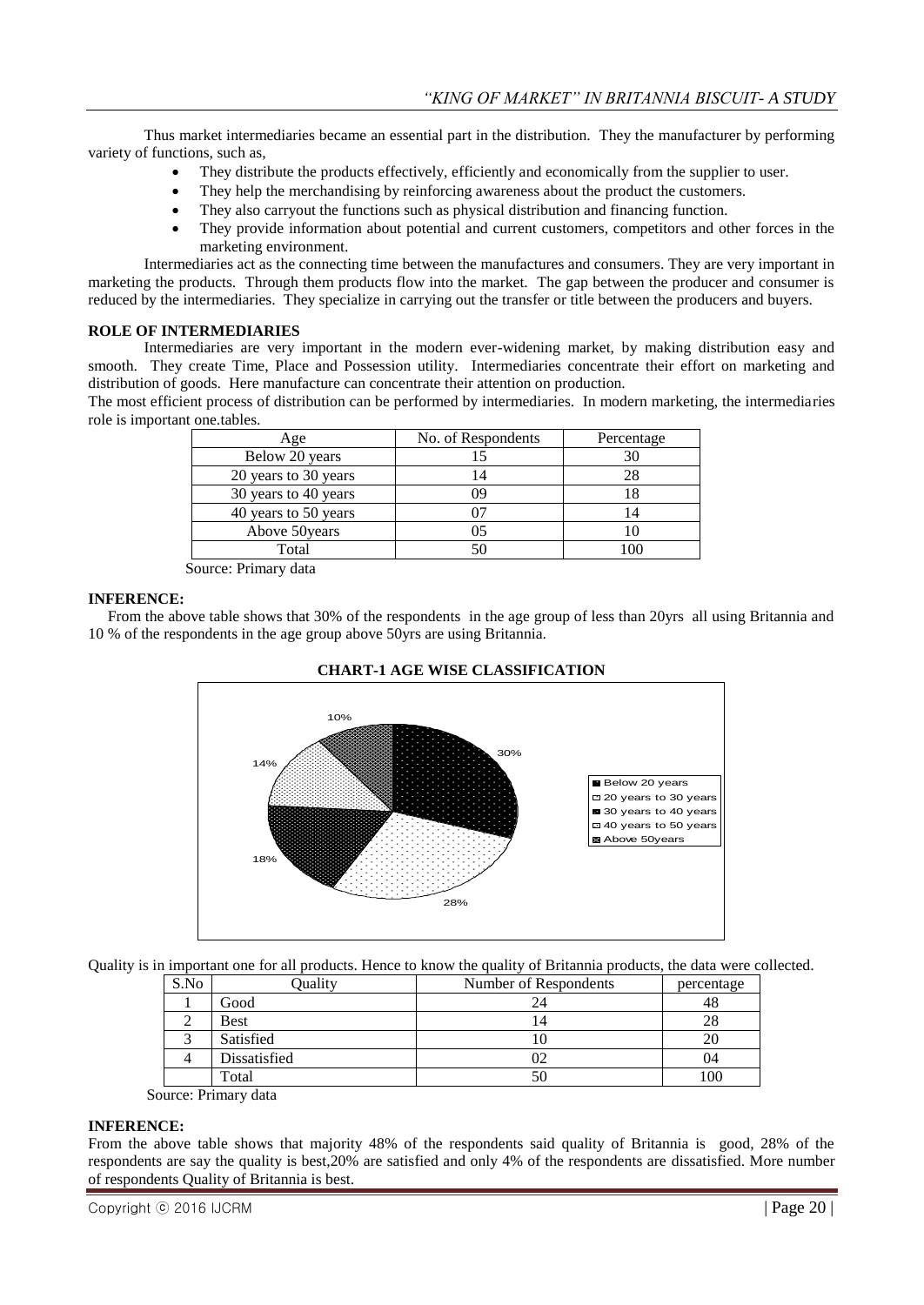

**CHART –2 QUALITY OF BRITANNIA**

Awareness of the product alone will not makes a customer to purchase the goods. The basic of selection of the product arises only when a customers need that product. The basis of selection are generally due to the taste, brand, image, packing and supply availability.

| S.No | Preference          | Number of Respondents | percentage |
|------|---------------------|-----------------------|------------|
|      | Taste               | 20                    | 40         |
|      | Brand image         | 08                    |            |
|      | Packing             |                       | 40         |
|      | Supply availability |                       | 14         |
|      | Total               | 50                    |            |

Source: Primary data

#### **INFERENCE:**

 From the table, we infer that about 40% of the respondents are selecting Britannia for taste, and good packaging system, 16% of the respondents are select the product for the brand image and only 4% of the respondents are selected by supply availability. Majority of the respondents are selecting Britannia for taste and good packing system.



Branding leads to a more ready acceptance of a products by whole sales and retails. If ensures standard quality and satisfaction to buyer. Advertising can be directed more effectively and linked with other communication programmes. To know the degree of sales in Britannia top four brand were collected.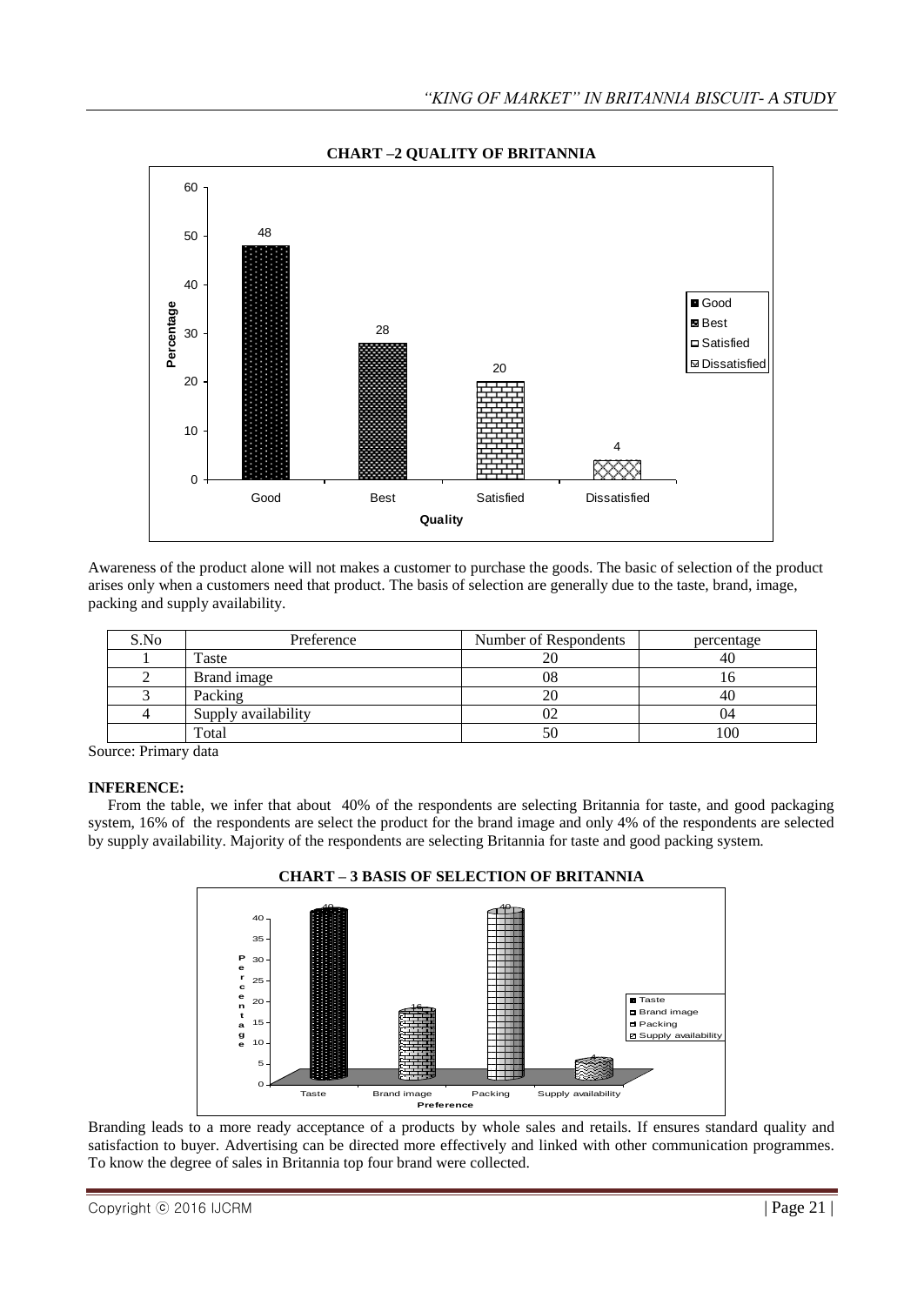| S.No | Name                    | Number of Respondents | percentage |
|------|-------------------------|-----------------------|------------|
|      |                         |                       |            |
|      | Milk Bikes              | 28                    | 56         |
|      | Marie Gold              | 06                    |            |
|      | Milk Bikes & Marie Gold |                       | 24         |
|      | Milk Bikis & Tiger      | 04                    | 08         |
|      | Total                   |                       | 100        |

Source: Primary data

#### **INFERENCE:**

 The above table shows that majority 56% of the respondents are like to "Milk Bikes" brand biscuit, 24% are like to Milk Bikes and Marie Gold brand, 12% are like to Marie Gold and only 8% are like to Milk Bikis and Tiger brand of Biscuit. Majority of the respondents buying Milk Bikes.



#### **CHART –4 THE DEGREE OF SALES IN BRITANNIA "S TOP FOR BRANDS**

# **TABLE 5 CLASSIFICATION OF RESPONDENTS ON THE BASIS OF OPINION ABOUT THE PRODUCT**

| S.No | Opinion          | <b>No. of Respondents</b> | <b>Percentage</b> |
|------|------------------|---------------------------|-------------------|
|      | Good Quality     | 24                        |                   |
|      | Low price        |                           |                   |
|      | Good packaging   | 04                        | 08                |
|      | Easily available | 08                        | I O               |
|      | Total            | 50                        | .00               |

Source: Primary data

**INFERENCE:** From the above table it is observed that 48% of the respondents says that the product is a good quality, 28% are low price, 16% are say the product is easily available and only 8% of the respondents are say the product is good packaging.

# **CHART 6 CLASSIFICATION OF RESPONDENTS ON THE BASIS OF OPINION ABOUT THE PRODUCT**



#### **The researcher analysed from the 100 respondents and find the following:**

- $\geq 100\%$  of the retailers were selling Britannia products
- > 40% of the respondents felt that family men bought maximum Britannia brand.
- $\geq$  88% of the respondents satisfied with salesman's relationship